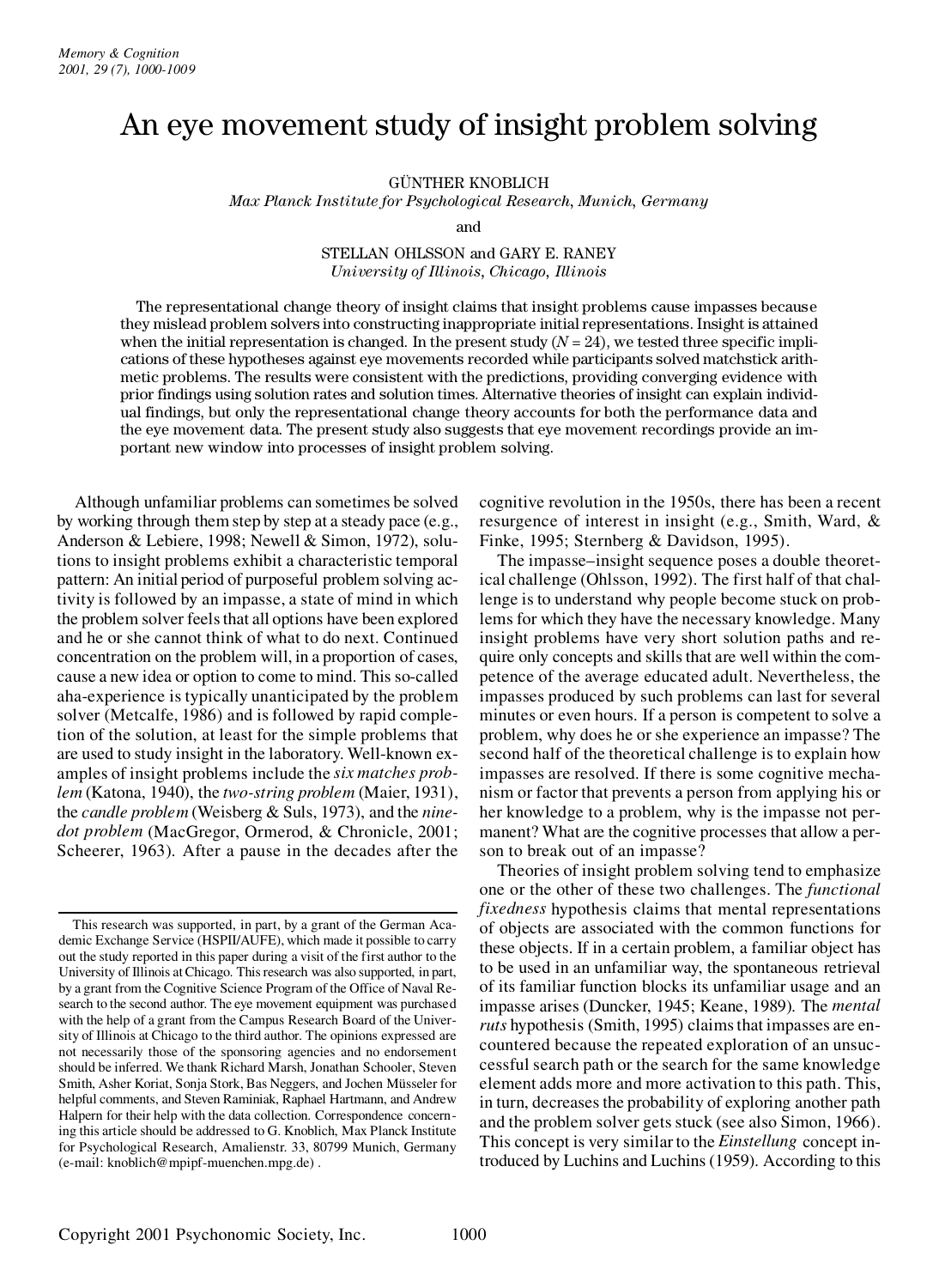hypothesis, once a solution path has become habitual, the problem solver no longer searches the problem space for alternative and potentially more efficient solution paths. If the habitual path is blocked in some way, an impasse results. MacGregor et al. (2001) have recently proposed a principle of satisfactory progress that says that a person is experiencing an impasse on the nine-dot problem when he or she cannot find a next line to draw that picks up a sufficient number of dots. All four of these hypotheses explain why problem solvers enter impasses, but they do not explain how impasses are resolved.

According to Gestalt theory (Köhler, 1924, 1925; Wert heimer, 1959), thinking begins when the perceptual field is in a state of imbalance or tension. A solution appears in consciousness when the perceptual field reorganizes itself into a better, more harmonious or balanced state (Ohls son, 1984a). Another type of explanation is the Darwinian process of variation and selection (Simonton, 1988, 1995). The variation–selection hypothesis claims that novel solutions are constructed by creating more or less random vari ants of existing solutions and then evaluating those vari ants until one is found that solves the current problem. Others have described insight problem solving as a grad ual transformation of past experience (Perkins, 1981; Weisberg, 1986; Weisberg & Alba, 1981). According to this view, creative products or solutions result from gradual transformations of past experience. These three hypothe ses explain how people can succeed in solving unfamiliar problems. However, they do not explain why there are impasses. There is no clear reason why the reorganization of the perceptual field, the variation–selection process, or the gradual transformation of experience would come to a standstill or be delayed longer on some problems than on others.

We have developed a theory of insight that addresses both theoretical challenges (Knoblich, Ohlsson, Haider, & Rhenius, 1999; Ohlsson, 1984b, 1992). Our explanation for why people encounter impasses is that insight problems have a high probability of triggering an initial mental representation that has a low probability of leading to the solution. The problem as initially perceived by the problem solver interacts with his or her prior knowledge in such a way as to activate knowledge elements (i.e., analo gies, concepts, ideas, operators, principles, rules, schemas, skills, etc.) that are not sufficient for solving it. It may also lead to inhibition or suppression of knowledge ele ments that are essential for the solution. The activation of unhelpful knowledge elements and the consequent inhi bition of more helpful ones is the cause of impasses.

The second principle of our theory says that impasses are resolved by revising the unhelpful initial representation. The consequence of such a change is that the distri bution of activation over memory is altered and the problem solver might access knowledge elements that have so far remained inactive but are essential for the solution. The appearance of a crucial but previously unheeded knowl edge element in working memory (and hence in subjective experience) is the aha-experience. Problem representations can be revised in multiple ways (Ohlsson, 1992), for instance by *constraint relaxation* (i.e., the deactivation of some knowledge element that has acted as a con straint on the options initially considered) and *chunk decomposition* (i.e., the separation of the components of a perceptual chunk; Knoblich et al., 1999).

Kaplan and Simon (1990) have proposed an alternative representational change theory of insight. They sug gest that people encounter impasses because their initial problem representation is incomplete rather than misleading. Hence, the problem solver has to resolve an im passe by noticing and encoding additional features of the problem rather than by abandoning or deactivating un helpful ones. In particular, they hypothesize that people search for and notice *invariants* (i.e., properties that re main the same when the problem is represented in differ ent ways). Although our notion of activation redistribution claims that restructuring processes occur outside con sciousness (Bowden & Beeman, 1998; Metcalfe, 1986), Kaplan and Simon (1990) suggest that those processes are under conscious control.

In the past, researchers have typically tested their in sight theories against performance measures—primarily the time it takes to find a solution and the probability of finding a solution within a given time frame. Our own past work is no exception (Knoblich et al., 1999). How ever, as argued by Newell and Simon (1972) and others, performance measures provide only weak information about underlying processes and need to be supplemented with process tracing methods. Verbal protocols have been used to study insight (Kaplan & Simon, 1990; Schooler & Melcher, 1995), but Schooler, Ohlsson, and Brooks (1993) have questioned whether the think-aloud method is nonreactive vis a vis insight problem solving. Eye move ments present a potentially powerful alternative. There is a close connection between which display item a person is looking at and which item he or she is thinking about, as well as between fixation duration and amount of processing (Just & Carpenter, 1976; Knoblich & Rhenius, 1995; Rayner, 1978, 1998). Eye movement data thus provides a temporally fine-grained record of problem solving pro cesses. In spite of the proven usefulness of eye movement recordings, there are no studies that apply this method ology to insight problem solving. In the present study, we tested three predictions from our insight theory against eye movement data recorded while the participants solved match stick arithmetic problems.

## **Eye Movements in Match Stick Arithmetic**

We used matchstick arithmetic problems, because each problem consists of a small number of distinct elements, arranged in a horizontal sequence. Hence, we could deter mine with precision which problem component a partici pant was fixating at any one moment in time. In matchstick arithmetic, the problem solver is faced with an incorrect arithmetic statement expressed in Roman numerals con structed out of matchsticks. The goal is to correct the arithmetic statement by moving a single matchstick from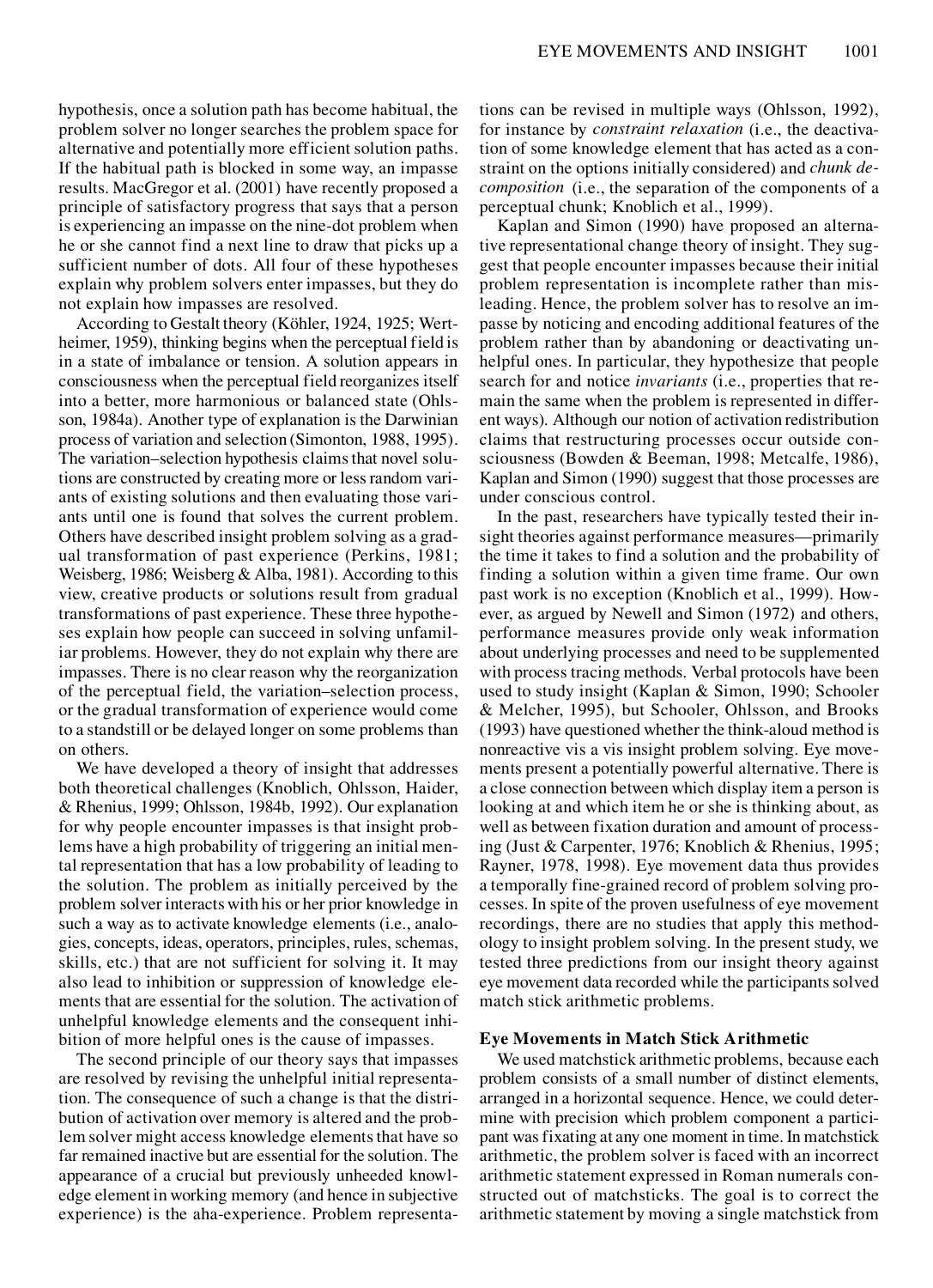one position in the statement to another. Three examples are shown in Figure 1. Problem A is solved by moving the vertical stick on the far left to the right hand side of the Roman numeral V, thereby creating the correct arith metic statement,  $VI = III + III$ . Because all problems used in our study are solved with a single, physically trivial move, their degree of difficulty is solely a function of the probability of thinking of the right move. We invite the reader to solve Problems B and C in Figure 1 before reading further.

Unlike Problem A, Problem B cannot be solved by changing the values in the equation. Instead, one has to change the plus sign into a second equal sign to obtain the solution,  $III = III = III$ . In prior research, we have shown that Problem B is considerably more difficult than Problem A (Knoblich et al., 1999; Knoblich & Wartenberg, 1998). Our explanation is that matchstick arithmetic problems activate the problem solver's prior knowledge of arithmetic and that this knowledge biases the initial repre sentation in such a way that values are encoded as variable elements but operators (i.e., plus, minus, and equal signs) are encoded as constants. In arithmetic, there are many op erations that change the values in an equation, but few that change the operators. In fact, arbitrarily altering the oper ators in an equation usually violates the very meaning of that equation. Unless the constraint against altering the op erators is relaxed, Problem B cannot be solved.

Like Problem A, Problem C is solved by changing a value. The solution is to slide the left-slanted stick that is part of the symbol X to the left, to obtain the solution  $VI = III + III$ . Roman numerals are meaningful chunks for our experimental participants. Unless the relevant chunks, IV and X, are decomposed into their components, Problems A and C cannot be solved. We have shown that Problem C is considerably more difficult to solve than Problem A (Knoblich et al., 1999). Our explanation is that it is more difficult to intellectually detach a component that has no meaning of its own, like the left-slanted stick in

X, than a stick that carries its own meaning, like the "I" in IV.

If our account of insight problem solving in general and matchstick arithmetic solutions in particular is correct, what regularities can we expect in the participants' eye movements? We focus on three predictions.

First, impasses should affect the mean fixation duration. During an impasse, the problem solver is not actively ex ploring the problem space. He or she does not know what to do next, so he or she tends to stare at the problem with out testing particular solution ideas. The result should be fewer eye movements per unit of time. Within a fixed time frame, this translates into longer fixations. Because we expect impasses in Problems B and C but not in Problem A, mean fixation duration should be greater in the first two problems. Furthermore, because impasses only occur after the initial exploration of the problem space, mean fixation duration should increase throughout the problem solving effort for Problems B and C, as more and more problem solvers enter impasses, but not for Problem A. Finally, this pattern should hold for both successful and unsuccessful problem solvers, because both are hypoth esized to experience impasses. We have no reason to ex pect impasse-driven fixations to be aimed at one problem element rather than at another, so this is strictly a prediction about the duration of fixations over time, not a prediction about the allocation of attention.

Second, the initial representation of the problem should affect attention allocation. If the participants initially re gard the values in the equations as the variable elements and the operators as constants, it follows that they should focus on the values during the initial, exploratory phase of problem solving. Hence, we predict that a larger proportion of the total fixation time should fall on the values (re sults and operands) than on the operators. This prediction holds only for the initial phase of problem solving, before the constraint against altering other problem elements is relaxed.



**Figure 1. Matchstick arithmetic problems.**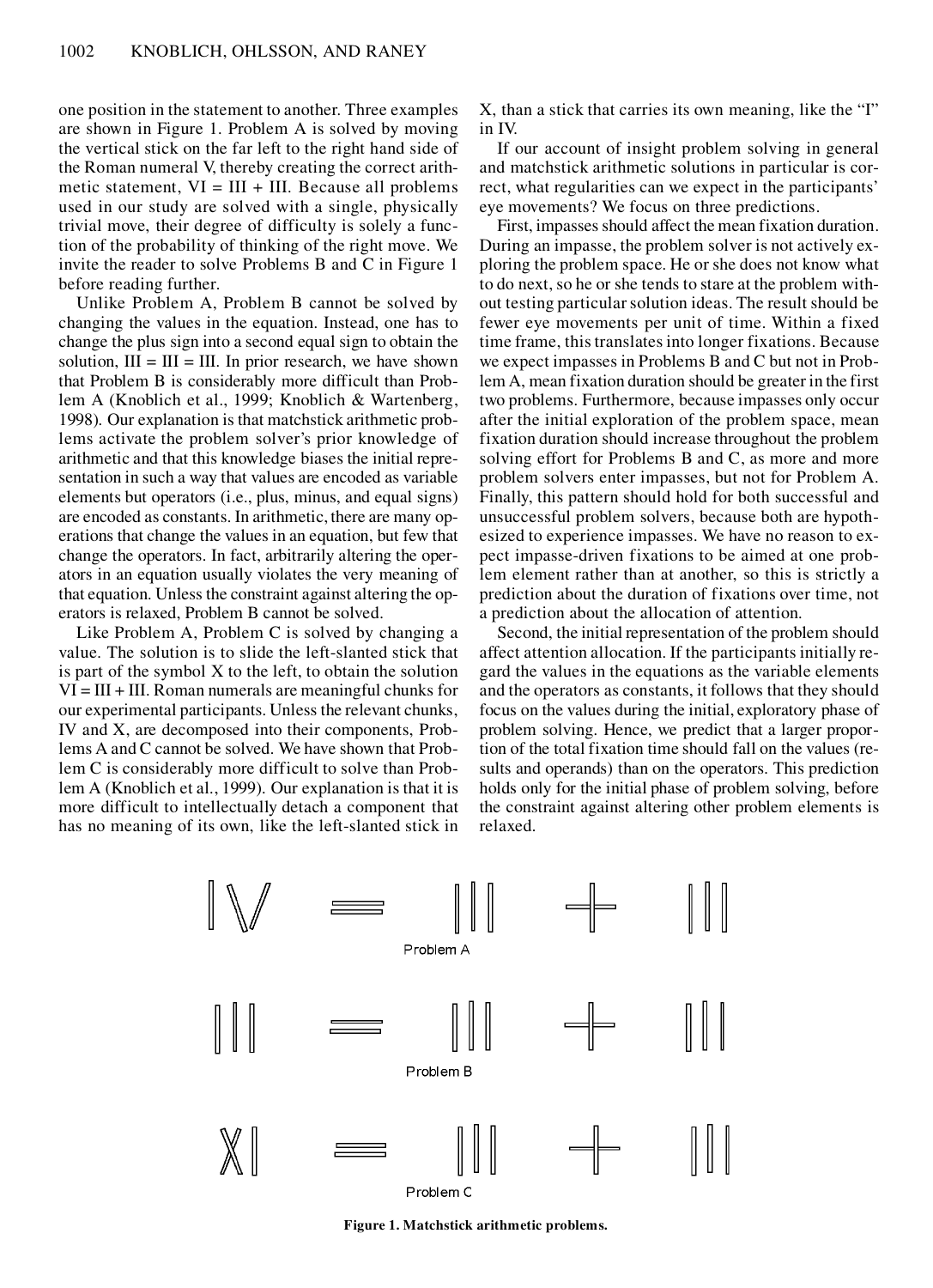A recent study by Ballard, Hayhoe, Pook, and Rao (1997) suggests a functional distinction between short and long fixations. A short fixation primarily serves to reen code a problem element into working memory; it does not necessarily imply that the reencoded element is processed further. A longer fixation is more likely to signal deeper processing. To take this distinction into account, we make separate predictions for short and long fixations.

For short fixations, no differences are expected between different problem elements, because there is no reason why any single element in a matchstick arithmetic problem should need to be reencoded more often than an other. Because there are five elements in each problem (result, equal sign, operand1, plus sign, operand2), we expect that, for short fixations, 20% of the fixation time will be spent on each problem element. There should be no differences between problems in this respect.

For long fixations, the percentage of fixation time spent on the values in the expression should exceed the chance level of 20%, and the percentage of fixation time spent on the operators should fall below that level. Again, there should be no differences between different problems, be cause the initial bias should be present whether it helps or hinders the problem solving process. To be clear, we are not predicting that fixations of values are longer, on average, than fixations of operators, but that a larger pro portion of the total amount of time allotted to long fixations is spent looking at the values. Thus, this is a pre diction about the allocation of attention, not about the duration of fixations.

Of course, focusing on the longer fixations poses the potential problem that the population of relevant fixations includes not only those associated with deep processing, but some that are associated with impasses as well. Clearly, meaningful shifts in attention can only be expected to affect the former and not the latter. A preponderance of impasse driven long fixations will dilute the predicted effects and make them more difficult to observe in the data. For this reason, the prediction about the distribution of fixation time holds only for the initial, preimpasse phase of problem solving.

Third, the revision of the initial problem representation that precedes insight should also affect attention allocation. We make separate predictions for Problems B and C. In Problem B, the initial focus on the values implies that the percentage of fixation time spent on the arithmetic op erators (the plus and equal signs) should be lower than the percentage spent on the values. This holds for both suc cessful and unsuccessful problem solvers. For successful problem solvers, this bias should become less pronounced or should reverse when the constraint against altering the operators is relaxed. The implied increase in the per centage of fixation time spent on the operators should only happen for successful problem solvers. Unsuccessful problem solvers presumably fail because they never relax that constraint, so there is no reason to expect a reversal in attention allocation for them. The change in attention allocation should affect long fixations but not necessarily short ones.

In Problem C, the result is the crucial problem element. Initially, the percentage of fixation time spent on the re sult should be comparable to the percentage fixation time spent on other problem elements, and it should be the same for successful and unsuccessful problem solvers. When the crucial chunk X is decomposed, the percentage of fixation time spent on the result should increase. This effect should only occur in successful problem solvers. Unsuccessful problem solvers presumably fail because they never decompose that chunk, so there is no reason to expect a change in the time spent on the result for them. Again, the change in attention allocation should affect long fixations but not necessarily short ones.

Considered one by one, these predictions are not unique to our theory. On the one hand, the principles of functional fixedness, mental ruts, and Einstellung all predict impasses and hence the elongation of fixation times after the exploratory phase. However, because they do not pre dict changes in problem representation, they do not gen erate specific predictions about changes in attention allocation. On the other hand, principles like variation and selection and gradual transformation of past experience do not predict impasses. In addition, they are very general and lack any conceptual mechanism for relating them to the details of either tasks or behaviors, so it is difficult to derive precise predictions about attention allocation from them. The conjunction of our three predictions depends essentially on our analysis of exactly why people en counter impasses in matchstick arithmetic and exactly how their problem representations change when they re solve those impasses.

## **METHOD**

#### **Participants**

Twenty-four undergraduates from the University of Illinois at Chicago, 10 of them male, participated in the study for course credit. They ranged in age from 18 to 29 years. We selected only participants who were familiar with Roman numerals. The partici pants were seen individually. Because of restrictions presented by the eye movement monitor, the participants could not wear glasses during the experiment, but were permitted to wear contact lenses. The participants reported no eye abnormalities (e.g., lazy eyes).

#### **Apparatus**

A Dr. Bouis Monocular Oculometer was used to track eye move ments. Eye position was sampled at a rate of 1000 Hz. The initiation of a fixation was defined as the point when five consecutive samples each differed from the sample taken 5 msec earlier by less than 1/9 of a visual degree. The initiation of a saccade was defined as the point when three consecutive samples each differed from the previous sam ple by more than 1/9. Problems were displayed on a VGA monitor po sitioned 72 cm from the participant. The visual angle subtended by the problems was 12º horizontal and 2º vertical.

## **Procedure, Materials, and Design**

The participants first went through a training phase to speed up the recognition of Roman numerals. Then, the participants were given a description of the eye tracking apparatus. Afterwards, the experimenter prepared a bite bar that served to increase the preci sion of the measurement by stabilizing the participants' heads. Fi nally, the participants received instructions about the rules of match stick arithmetic and the experimental procedure. Before presenting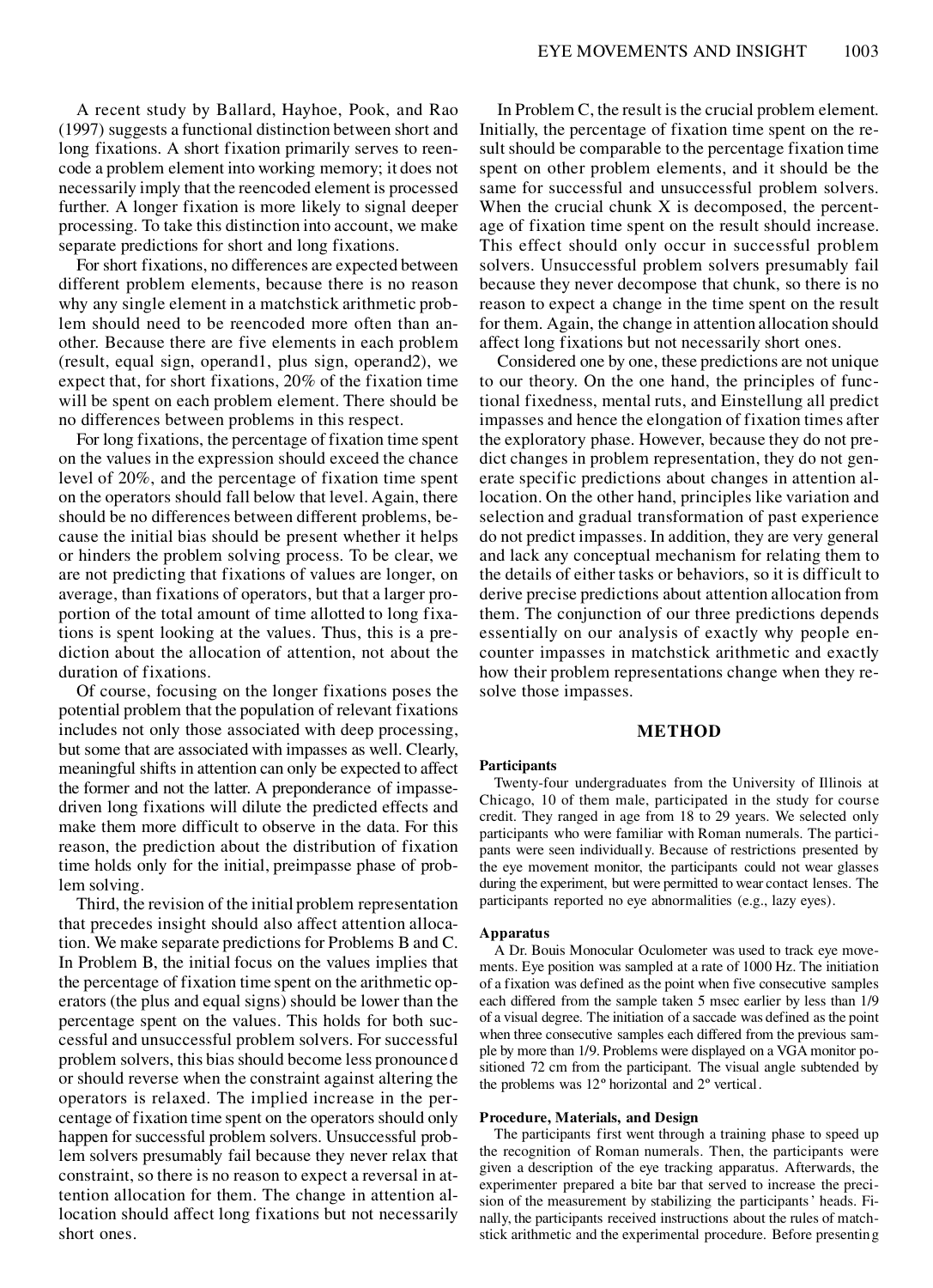the first problem, a calibration procedure was conducted to adjust the eye tracker.

The participants solved three matchstick problems (Problems A, B, and C) that were presented in random order. They pushed a button as soon as they thought that they had found the solution to a problem, removed their teeth from the bite bar, and said the solution out loud. If the solution was correct, the next problem was pre sented. If not, they continued to work on the same problem until they found another solution or until they reached the time limit of 5 min. If the participants did not solve a problem within 5 min, they were told the solution.

A short recalibration was done (1) before presenting a new task, (2) after an incorrect solution had been proposed, and (3) when a participant had worked on a problem continuously for 1 min with out proposing a solution. The recalibration took between 3 and 10 sec.

# **RESULTS**

The dependent variables were the frequency of solution during a 5-min interval, the solution time for problems solved, and the position and the duration of each fixation on the display.

# **Solution Frequencies and Solution Times**

The performance results confirmed the predicted differences in task difficulty. Figure 2 shows the cumulative frequency of solutions across 1-min intervals for Problems A, B, and C.

As Figure 2 shows, the differences between problems hold at each interval. Single chi-square tests were computed to test whether frequency of solution within a 5-min time limit differed significantly between two problems. Problem B, which requires that the operator be changed, was solved significantly less often (9 out of 24 solved) than was Problem A, which requires that the value of the result be changed (23 out of 24 solved)  $[\chi^2(1, N = 24) = 18.38]$ , *p* < .001]. Problem C, which requires decomposition of a tight chunk, was solved significantly less often (18 out of 24 solved) than was Problem A, which requires decompo sition of a loose chunk  $[\chi^2(1, N = 24) = 4.18, p < .05]$ . Moreover, Problem B was solved significantly less often than Problem C  $[\chi^2(1, N = 24) = 4.78, p < .05]$ .

Solution times for Problems A, B, and C were analyzed next. For problems that were not solved, solution times were replaced with the upper time limit of 5 min. Because the distribution of solution times was highly skewed, we report median and quartiles and use ordinal tests to as sess statistical significance. Table 1 shows median and lower and upper quartiles for Problems A, B, and C.

The medians, as well as the lower and upper quartiles, are consistent with the expected rank ordering of task difficulty (Problem B > Problem A, Problem C > Problem A). Single Wilcoxon tests were computed to assess the statistical significance of the differences. Problem A was solved significantly faster than Problem B ( $n = 24$ ,  $T = 1$ ,  $p <$ .001), and Problem A was solved significantly faster than Problem C (*n* = 24, *T* = 22, *p* < .001). In addition, Problem C was solved significantly faster than Problem B (*n* = 24,  $T = 36$ ,  $p < .05$ ).



**Figure 2. Cumulative solution rates for Problems A, B, and C.**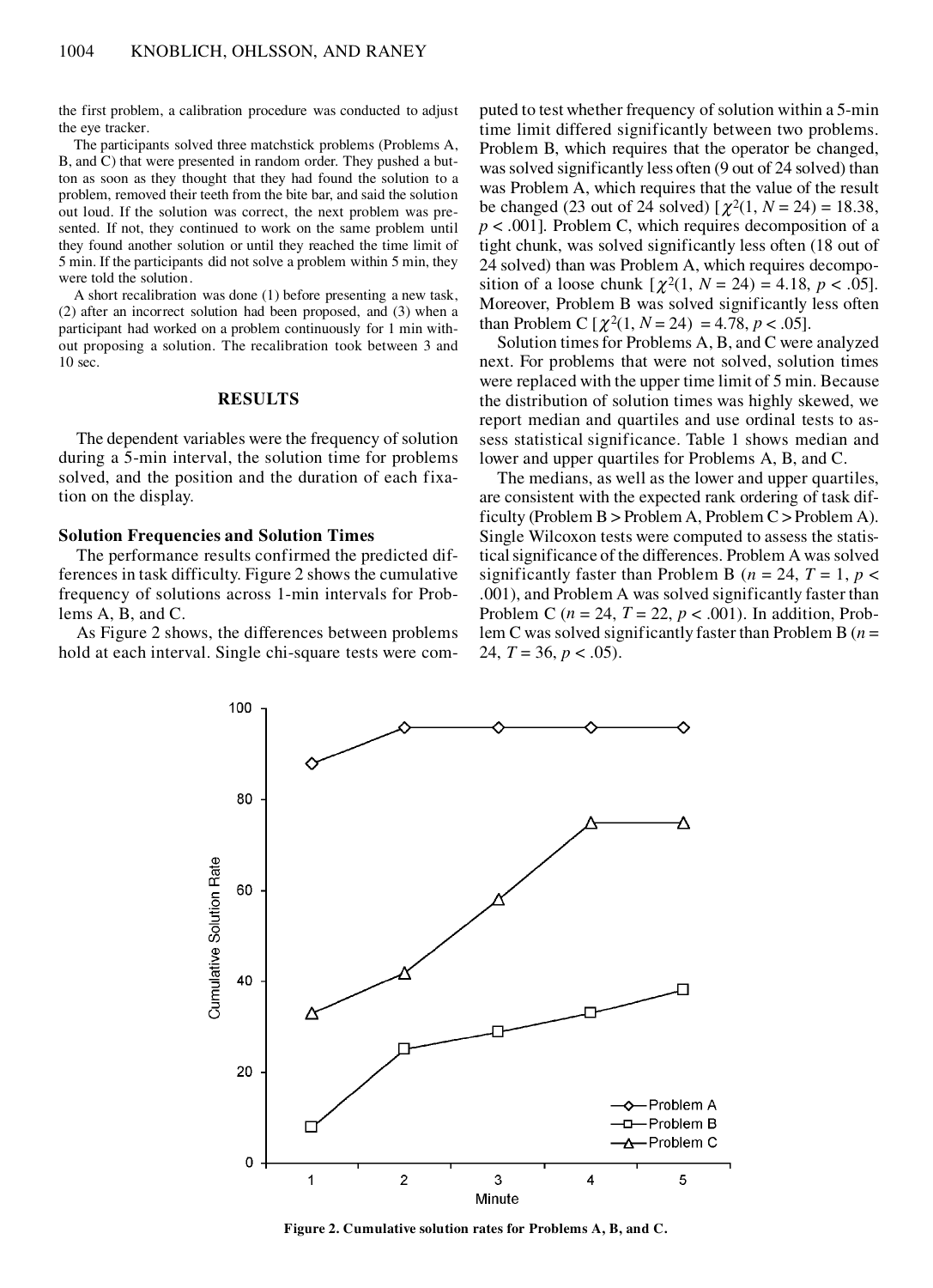| Table 1                                              |     |         |         |   |
|------------------------------------------------------|-----|---------|---------|---|
| Solution Times (in Seconds) For Problems A, B, and C |     |         |         |   |
| Problem                                              | Mdn | Lower O | Upper Q | n |
|                                                      |     |         |         |   |

A 22 14 31 B 300 112 300 C 136 42 300

The observed differences in solution frequency and solution times are indistinguishable from those obtained in earlier experiments (Knoblich et al., 1999), during which no eye movements were recorded and subjects were not interrupted by recalibration procedures. In short, the eye movement recording procedure was not highly reactive in this situation.

## **Eye Movement Data**

Only fixations that lasted longer than 100 msec were included in the data analysis. Before computing the pro portion fixation time spent on each problem element, a median split was used to categorize the fixations into short and long. To trace changes in eye movements over time, the problem solving process was divided into three inter vals of equal duration for each problem solver and each task. Because the total solution time varied, so did the ab solute duration of the intervals. The relevant dependent measures were aggregated across participants for each interval.

**Fixation duration.** Figure 3 shows the results of the analysis of mean fixation duration across the three intervals.

600

Overall fixation duration was higher in Problems B and C than in Problem A. Mean fixation duration increased monotonously across intervals in Problems B and C, but remained constant after the second interval in Problem A. We computed a  $3 \times 3$  analysis of variance (ANOVA) with problem (A, B, C) and interval (first, second, third) as within-subjects factors to assess the statistical significance of these differences. There was a significant main effect for problem  $[F(2,44) = 3.49, p < .05]$ . Post hoc comparisons showed that fixation duration for Problems B and C were significantly greater than for Problem A (both  $ps < .05$ ). These results are consistent with the hypothesis that problem solvers encountered more impasses in Problems B and C. Furthermore, there was a signifi cant main effect of interval  $[F(2,44) = 8.58, p < .001]$ . Mean fixation duration was longer in later intervals. There was no significant interaction between the two factors  $[F(4,88) = 1.54, p = .20]$ . Further analyses showed that there were also no significant differences in mean fixation duration between successful and unsuccessful problem solvers.

**Fixation time on single elements during the initial phase.** To determine whether there was a preference for certain problem elements in the initial phase of problem solving, we computed the proportion of fixation time spent on different problem elements during the first interval of problem solving. This measure was computed separately for fixations that were below and above the median of the mean fixation duration (i.e., for short and long fixations). If fixations were equally distributed across different elements of the display, one would expect that



**Figure 3. Mean fixation duration across intervals in Problems A, B, and C.**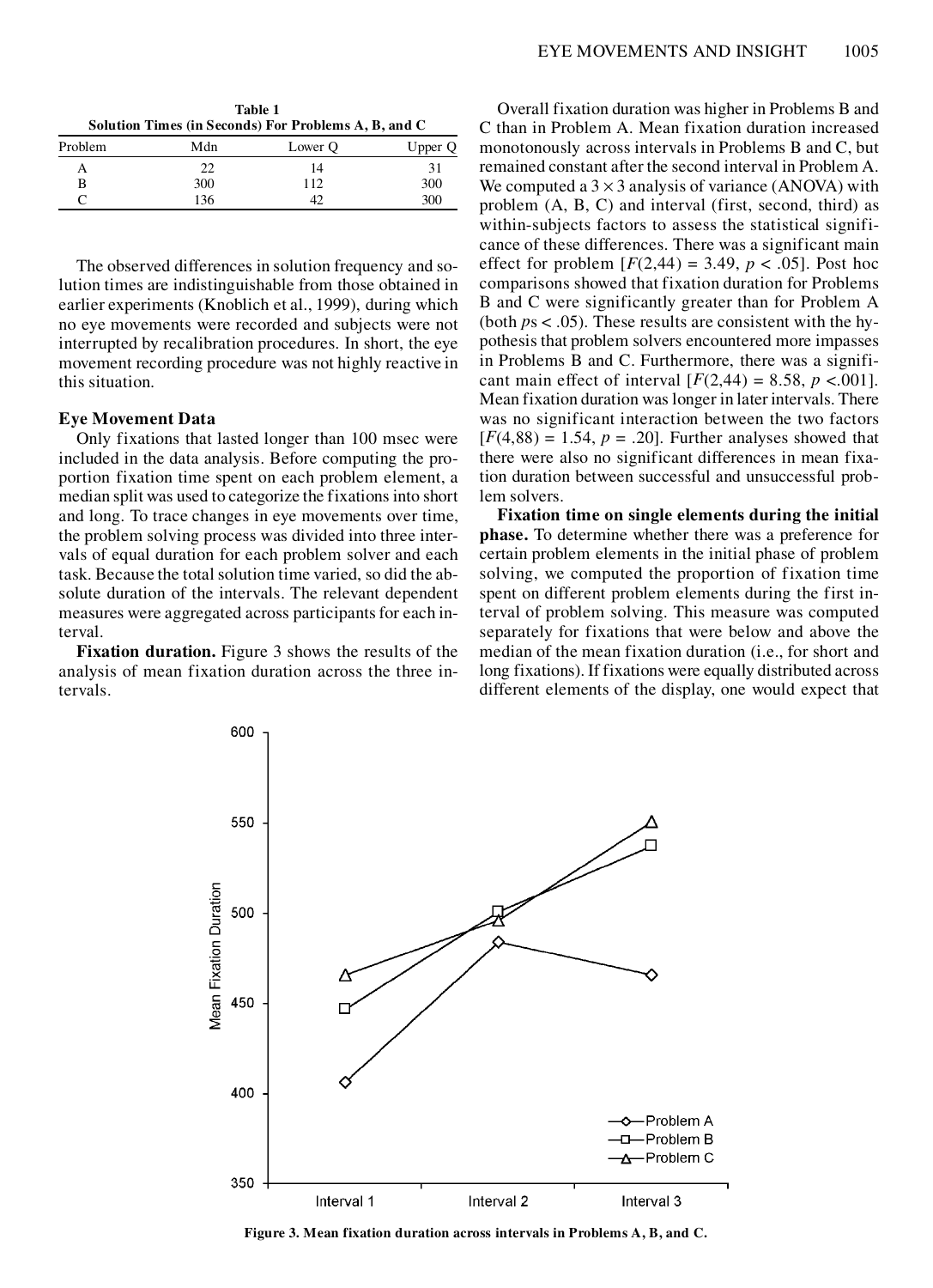20% of the overall fixation time was spent on each ele ment. Figure 4 shows the results (for the two operands, the arithmetic mean of the two percentages is reported).

For short fixations (see Panel A in Figure 4), the per centage of fixation time spent on the result was lower than the percentage time spent on all other elements. Conse quently, the percentage fixation time was lower than the expected 20% for the result and slightly higher than that for the other problem elements. Accordingly, a  $4 \times 3$  ANOVA with element (result, operands, plus sign, equal sign) and problem (A, B, C) as within-subjects factors resulted in a significant main effect for element  $[F(3,63) = 2.82, p <$ .05]. There was no significant main effect for problem  $(p = .42)$  and no significant interaction  $(p = .26)$ .

For long fixations (see Panel B in Figure 4), the per centage of fixation time spent on the result was higher than the percentage time spent on the operands, which in turn was higher than the percentage time spent on the plus and the equal signs. The percentage of time spent on the plus and equal signs was clearly lower than the 20% that would be expected if fixations were equally distributed across elements. Again, a  $4 \times 3$  ANOVA with element (result, operands, plus sign, equal sign) and problem (A, B, C) as within-subjects factors revealed a significant main effect for element  $[F(3,63) = 24.02, p < .001]$  but no significant main effect for problem ( $p = .42$ ). There was a marginally significant interaction  $[F(6,126) = 2.06, p =$ .06] that was due to the fact that the percentage of time spent on the plus sign was especially low in Problem A. Post hoc tests were conducted to confirm that the differ ences between the different conditions of the element factor were significant. This was true for the difference between the result and the operands conditions (*p* < .01) and the difference between the operands and the plus and equal sign conditions (both *p*s < .001). In short, there was a bias towards values for long fixations and no such bias for short fixations.

**Fixation time on crucial elements across intervals.** The next question is whether successful and unsuccessful problem solvers differed in the percentage of time spent



**Figure 4. Percentage of fixation time spent on different problem elements during the initial phase of problem solving for short (A) and long (B) fixations.**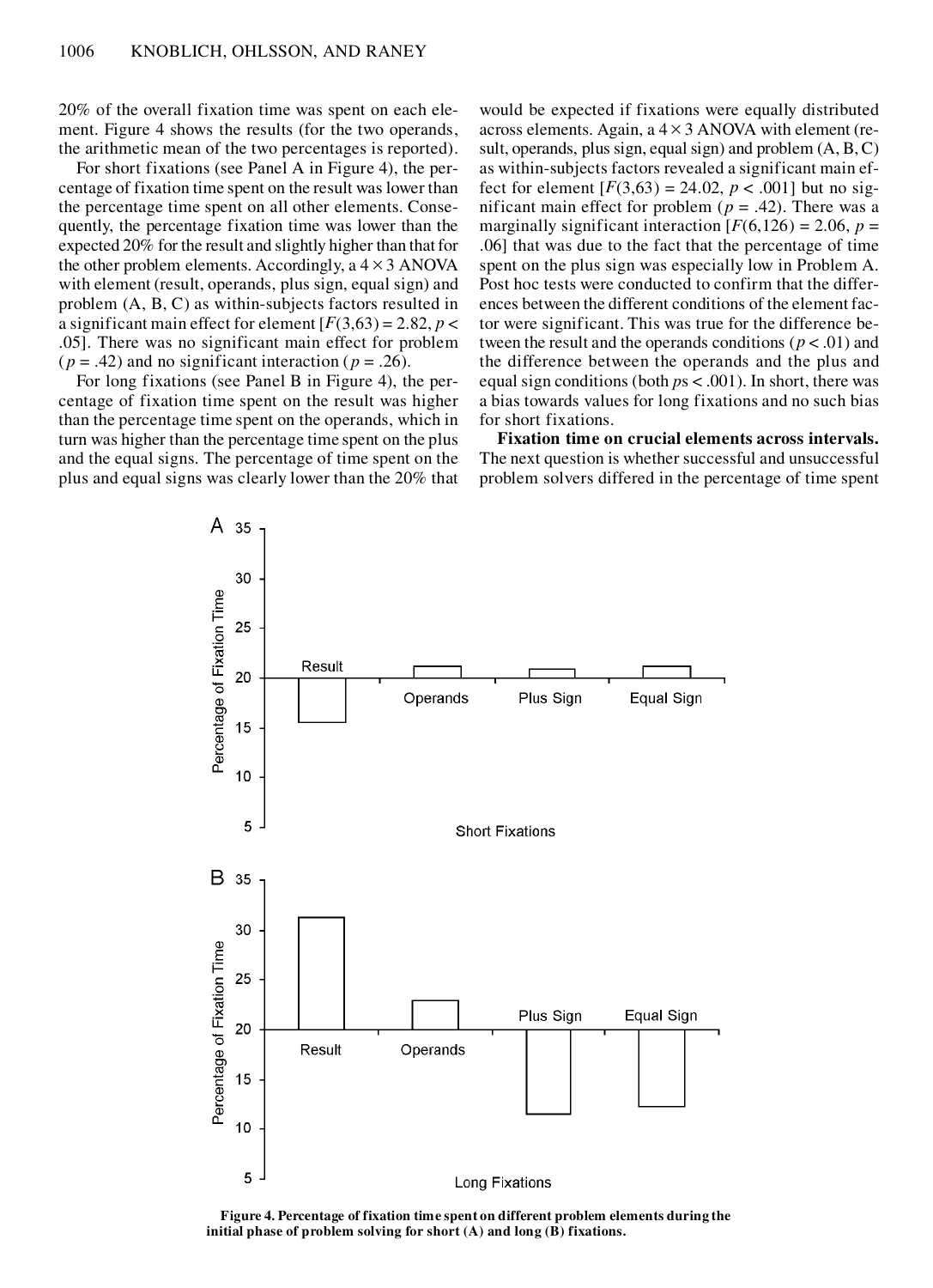

**Figure 5. Percentage of fixation time spent on the operators in Problem B across intervals for successful and unsuccessful problem solvers and for short (A) and long (B) fixations.**

on the crucial element across successive intervals. We first present the results from Problem B, in which the plus sign and the equal sign were the crucial problem elements.

For short fixations (left panel of Figure 5), the percent age of time spent on the operators was higher for successful problem solvers during the first two intervals. For un successful problem solvers, the rate never deviated from the chance level of 20%. A  $2 \times 3$  ANOVA with success (successful, unsuccessful) and interval (first, second, third) as within-subjects factors revealed no significant main effects or interactions. However, a contrast analysis confirms that the difference between successful and unsuccessful problem solvers during the first two intervals was significant  $[F(1,22) = 7.09, p < .05]$ .

For long fixations (right panel of Figure 5), the per centage of fixation time spent on the operators increased across intervals for successful problem solvers but not for unsuccessful problem solvers. Moreover, the percentage remained below chance level for unsuccessful problem solvers, but was above chance level in the third interval for successful problem solvers. A  $2 \times 3$  ANOVA with success (successful, unsuccessful) and interval (first, second, third) as within-subjects factors revealed a significant main effect of interval  $[F(2,44) = 12.35, p < .001]$  and a significant interaction between success and interval  $[F(1,22) =$ 7.91,  $p < .01$ ]. There was no significant main effect of success ( $p = .28$ ).

In Problem C, the result was the crucial problem element. Figure 6 shows the percentage of fixation time spent on the result by successful and unsuccessful problem solvers across intervals. For short fixations, this percentage was consistently higher for unsuccessful problem solvers than for successful problem solvers. Moreover, it was always close to chance level for unsuccessful problem solvers, but consistently below chance level for successful problem solvers. However, a  $2 \times 3$  ANOVA with success (successful, unsuccessful) and interval (first, second, third) as within-subjects factors revealed only a marginally significant main effect of success  $[F(1,21) = 3.09, p = .09]$ . There was no significant main effect of interval (*p* = .78) and no significant interaction of success and interval ( $p = .87$ ).

For long fixations, the percentage of fixation time spent on the result was consistently above chance level in suc cessful and unsuccessful problem solvers. There was no difference between the two groups during the first two intervals. However, during the third interval, the percentage fixation time increased dramatically for successful problem solvers and not at all for unsuccessful problem solvers.  $A$  2  $\times$  3 ANOVA with success (successful, unsuccessful) and interval (first, second, third) as within-subjects factors revealed a significant main effect for interval  $[F(2,42) =$ 5.31,  $p < .01$ ] and a significant interaction between success and interval  $[F(2,42) = 5.08, p < .05]$  but no significant main effect for success ( $p = .33$ ).

## **DISCUSSION**

The experiment tested three predictions about eye movements derived from our theory of insight. The first prediction follows from the principle that insight problems produce impasses. During an impasse, people tend to sit and stare at the problem, so there should be fewer eye movements (i.e., longer fixation times). This effect should gradually increase throughout the problem solving process as more and more of the problems solvers in the sample enter impasses. We found this pattern for the two difficult problems, B and C, but not for the simpler problem, A (see Figure 3).

The second prediction follows from the principle that impasses are caused by inappropriate initial representations. In matchstick arithmetic, prior knowledge of arith-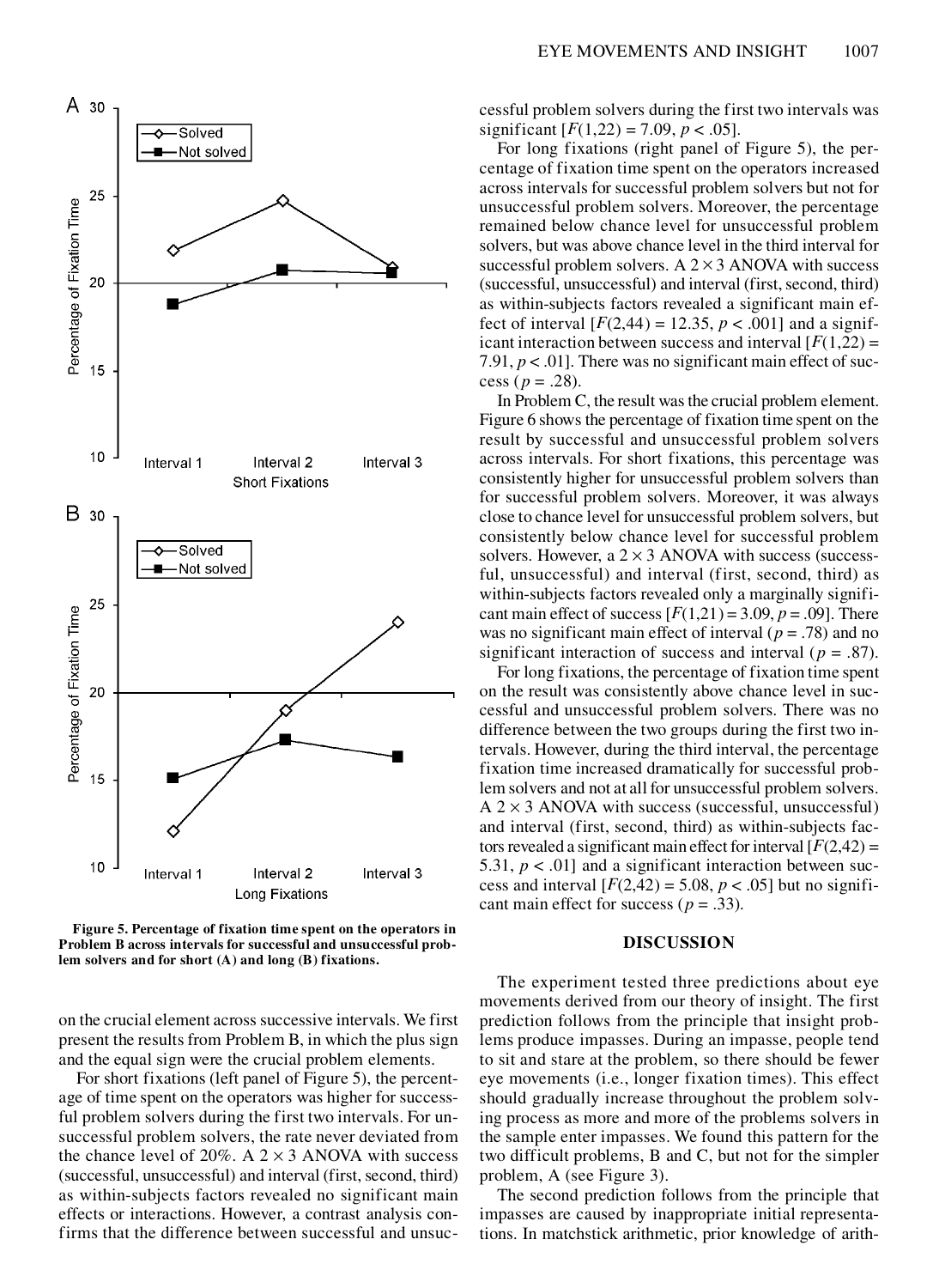

**Figure 6. Percentage of fixation time spent on the result in Problem C across intervals for successful and unsuccessful problem solvers and for short (A) and long (B) fixations.**

metic ought to bias people toward seeing values but not op erators as variable problem elements. Hence, attention should be differentially allocated to the values during the initial phase of problem solving. This is the pattern we found (see Figure 4, Panel B).

The third prediction follows from the principle that im passes are resolved by relaxing inappropriate constraints and decomposing unhelpful perceptual chunks. Such revi sions of the problem representation ought to result in shifts in attention allocation. In Problem B, we expected problem solvers to succeed because they finally relaxed the constraint against manipulating the operators, which implies an in creased attention to the operators toward the end of problem solving. This is what we found for successful problem solvers, but not for unsuccessful ones (see Figure 5, PanelB). In Problem C, we expected problem solvers to succeed by decomposing the chunk X into its component matchsticks, which should have led to increased attention to that symbol toward the end of problem solving, but only for successful problem solvers. This is what we found (see Figure 6, Panel B).

The conjunction of these three regularities is not pre dicted by other theories of insight. There are several prin ciples that explain impasses, including functional fixed ness, mental ruts, Einstellung, and insufficient progress (MacGregor et al., 2001). These principles all share the prediction that fixation time should increase throughout problem solving. However, because they do not explain how impasses are resolved, they cannot predict in detail how attention allocation will change at the moment of insight.

The principles of Gestalt restructuring, the variation– selection hypothesis, and gradual transformation of past experience all predict, at a general level, that attention should shift throughout a solution attempt. However, they do not predict any particular regularities in attention allocation. For example, the variation–selection hypothesis cannot explain why our experimental participants initially focused on the values in Problem B but later shifted their focus of attention to the operators, nor why this shift oc curred only in successful problem solvers. Similarly, the gradual transformation principle cannot explain why attention shifted to the symbol X, specifically, toward the end of the successful solutions for Problem C.

Taken together, the three regularities we observed sup port our analysis of what happens when people solve arithmetic matchstick problems. The arithmetic format automatically activates prior knowledge about arithmetic, which brings with it mental habits and dispositions that are not useful for solving such problems, primarily the habit of regarding the values of the numbers as the vari able elements of the problem and the operators and the equal sign as constant elements, and the disposition to see complex Roman numerals as indivisible entities. These habits and dispositions lead to impasses. When they are abandoned or overcome, attention allocation and hence processing shifts, the impasse is broken and the solution is quickly found. This analysis successfully accounts for both traditional performance measures (Knoblich et al., 1999) and the patterns in the eye movement recordings.

The success of the task specific analysis lends credence to the general representational change theory of insight from which it was derived. People encounter impasses on simple problems that they are competent to solve because the presentation of the problem triggers the retrieval or activation of prior knowledge that blocks the solution. Changes in the inappropriate initial representation allow previously unheeded possibilities to come to mind; this is the moment of insight. However, there is still room for dis-